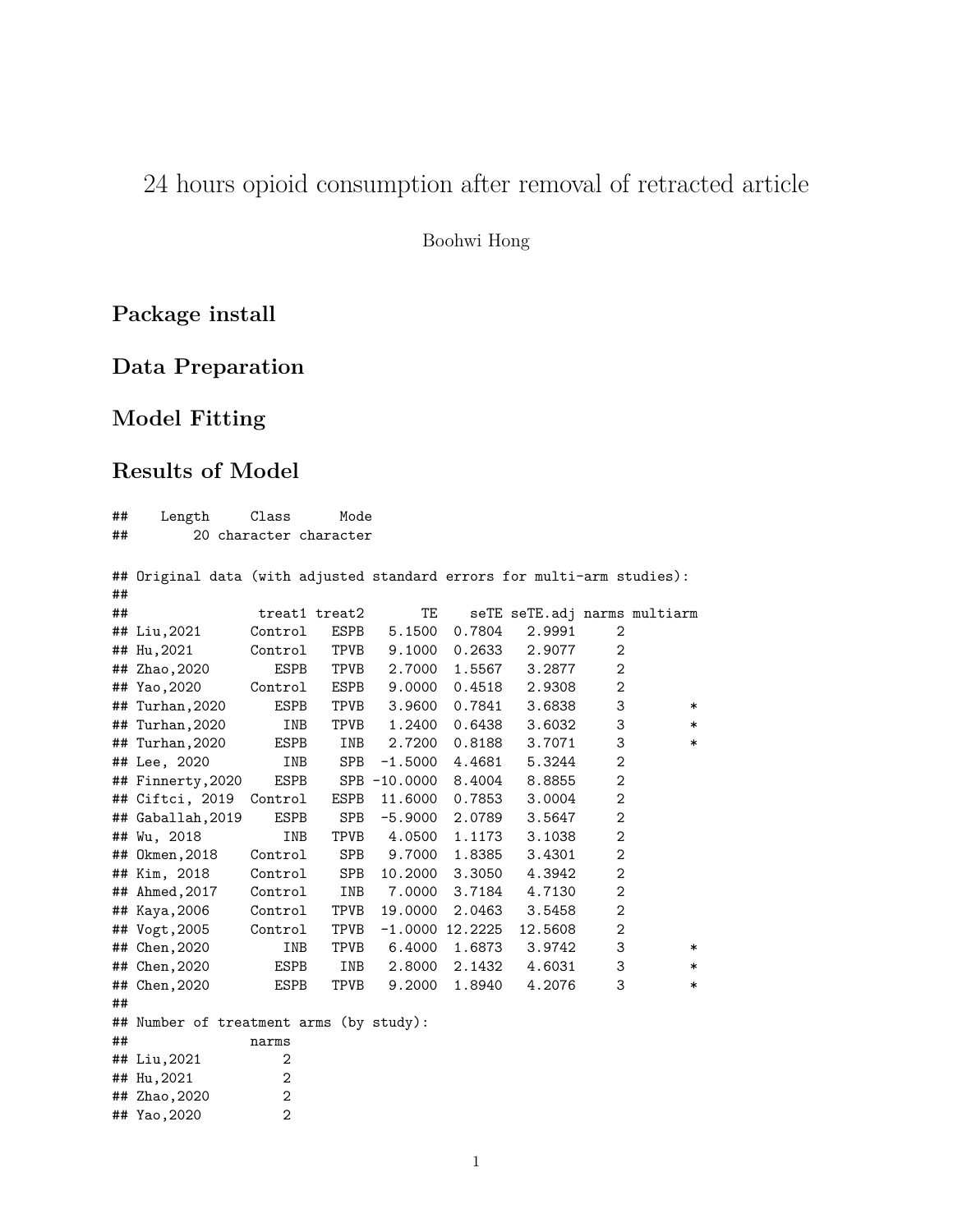```
## Turhan,2020 3
## Lee, 2020 2
## Finnerty,2020 2
## Ciftci, 2019 2
## Gaballah, 2019 2
## Wu, 2018 2
## Okmen,2018 2
## Kim, 2018 2
## Ahmed,2017 2
## Kaya,2006 2
## Vogt,2005 2
## Chen,2020 3
##
## Results (random effects model):
##
## treat1 treat2 MD 95%-CI
## Liu,2021 Control ESPB 8.9305 [ 6.2572; 11.6039]
## Hu,2021 Control TPVB 13.3293 [10.2698; 16.3888]
## Zhao,2020 ESPB TPVB 4.3988 [ 1.4658; 7.3318]
## Yao,2020 Control ESPB 8.9305 [ 6.2572; 11.6039]
## Turhan,2020 ESPB TPVB 4.3988 [ 1.4658; 7.3318]
## Turhan,2020 INB TPVB 3.5340 [ 0.3438; 6.7242]
## Turhan,2020 ESPB INB 0.8648 [-2.6064; 4.3359]
## Lee, 2020 INB SPB -2.6954 [-7.4940; 2.1032]
## Finnerty,2020 ESPB SPB -1.8306 [-5.9678; 2.3065]
## Ciftci, 2019 Control ESPB 8.9305 [ 6.2572; 11.6039]
## Gaballah,2019 ESPB SPB -1.8306 [-5.9678; 2.3065]
## Wu, 2018 INB TPVB 3.5340 [ 0.3438; 6.7242]
## Okmen,2018 Control SPB 7.0999 [ 3.0887; 11.1111]
## Kim, 2018 Control SPB 7.0999 [ 3.0887; 11.1111]
## Ahmed,2017 Control INB 9.7953 [ 6.1090; 13.4816]
## Kaya,2006 Control TPVB 13.3293 [10.2698; 16.3888]
## Vogt,2005 Control TPVB 13.3293 [10.2698; 16.3888]
## Chen,2020 INB TPVB 3.5340 [ 0.3438; 6.7242]
## Chen,2020 ESPB INB 0.8648 [-2.6064; 4.3359]
## Chen,2020 ESPB TPVB 4.3988 [ 1.4658; 7.3318]
##
## Number of studies: k = 16
## Number of pairwise comparisons: m = 20
## Number of treatments: n = 5
## Number of designs: d = 9
##
## Random effects model
##
## Treatment estimate (sm = 'MD', comparison: other treatments vs 'Control'):
## MD 95%-CI z p-value
## Control
## ESPB -8.9305 [-11.6039; -6.2572] -6.55 < 0.0001## INB -9.7953 [-13.4816; -6.1090] -5.21 < 0.0001
## SPB -7.0999 [-11.1111; -3.0887] -3.47 0.0005
## TPVB -13.3293 [-16.3888; -10.2698] -8.54 < 0.0001
##
## Quantifying heterogeneity / inconsistency:
## tau^2 = 8.3855; tau = 2.8958; I^2 = 87.4% [80.8%; 91.7%]
```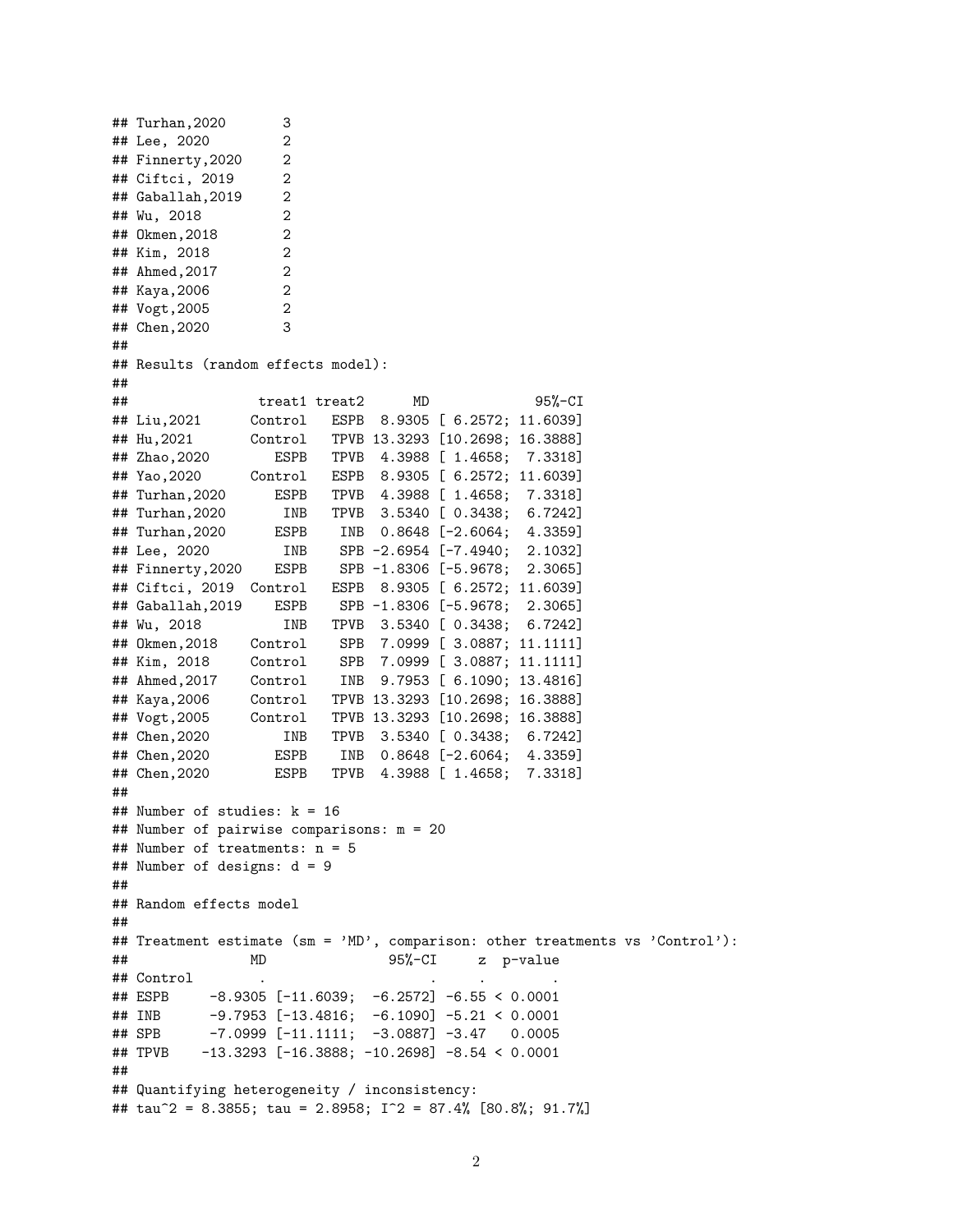```
##
## Tests of heterogeneity (within designs) and inconsistency (between designs):
## Q d.f. p-value
## Total 110.90 14 < 0.0001
## Within designs 70.09 8 < 0.0001
## Between designs 40.81 6 < 0.0001
## Number of studies: k = 16
## Number of pairwise comparisons: m = 20
## Number of treatments: n = 5
## Number of designs: d = 9
##
## Random effects model
##
## Treatment estimate (sm = 'MD', comparison: other treatments vs 'Control'):
## MD 95%-CI z p-value
## Control
## ESPB -8.9305 [-11.6039; -6.2572] -6.55 < 0.0001
## INB -9.7953 [-13.4816; -6.1090] -5.21 < 0.0001
## SPB -7.0999 [-11.1111; -3.0887] -3.47 0.0005
## TPVB -13.3293 [-16.3888; -10.2698] -8.54 < 0.0001
##
## Quantifying heterogeneity / inconsistency:
## tau^2 = 8.3855; tau = 2.8958; I^2 = 87.4% [80.8%; 91.7%]
##
## Tests of heterogeneity (within designs) and inconsistency (between designs):
## Q d.f. p-value
## Total 110.90 14 < 0.0001
## Within designs 70.09 8 < 0.0001
## Between designs 40.81 6 < 0.0001
## Q statistics to assess homogeneity / consistency
##
## Q df p-value
## Total 110.90 14 < 0.0001
## Within designs 70.09 8 < 0.0001
## Between designs 40.81 6 < 0.0001
##
## Design-specific decomposition of within-designs Q statistic
##
## Design Q df p-value
## Control vs ESPB 34.76 2 < 0.0001
## Control vs SPB 0.02 1 0.8948
## Control vs TPVB 23.73 2 < 0.0001
## ESPB vs SPB 0.22 1 0.6357
## ESPB vs INB vs TPVB 11.36 2 0.0034
##
## Between-designs Q statistic after detaching of single designs
##
## Detached design Q df p-value
## Control vs ESPB 22.25 5 0.0005
## Control vs INB 40.73 5 < 0.0001
## Control vs SPB 32.19 5 < 0.0001
## Control vs TPVB 13.61 5 0.0183
```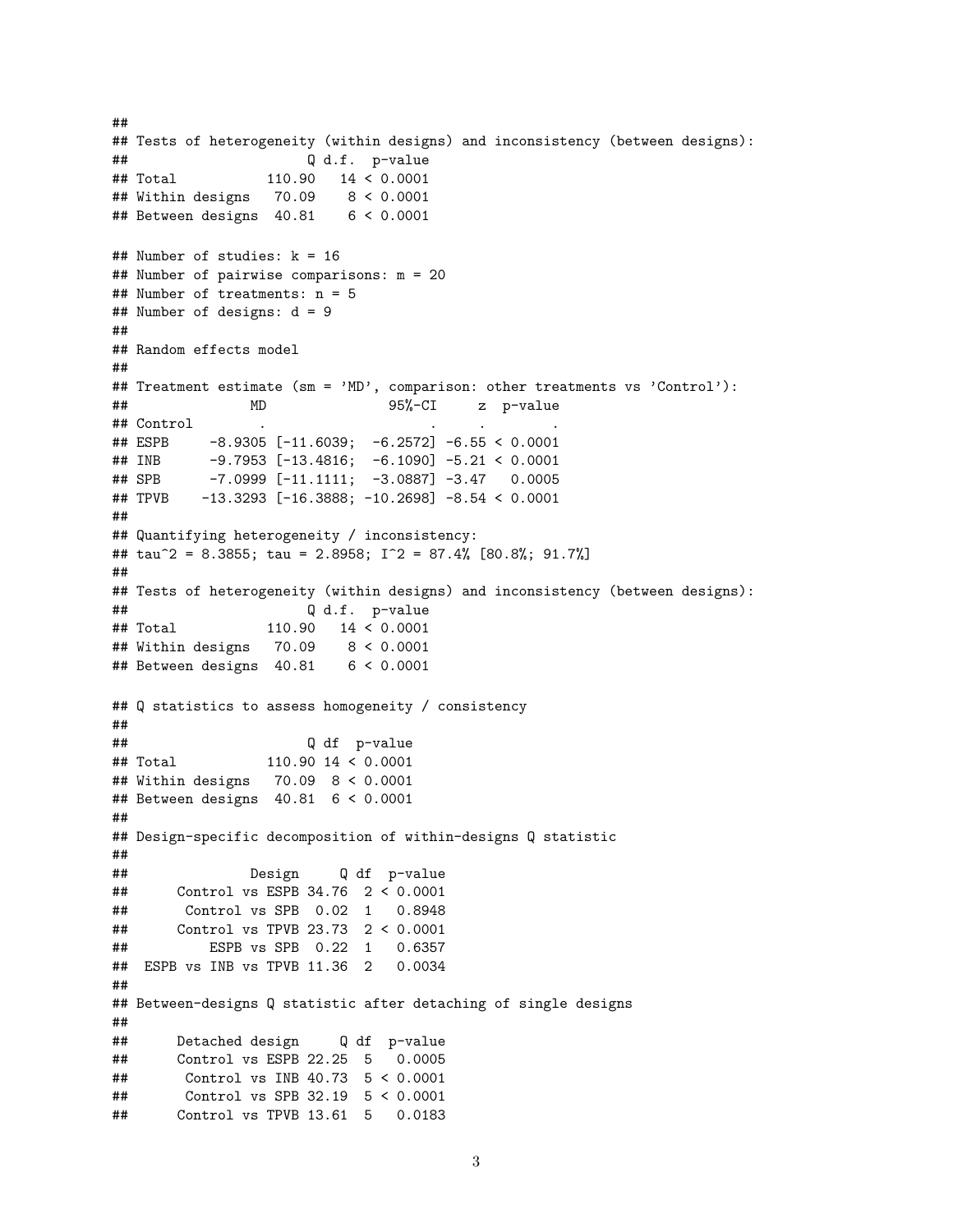## ESPB vs SPB 31.76 5 < 0.0001 ## ESPB vs TPVB 40.35 5 < 0.0001 ## INB vs SPB 40.81 5 < 0.0001 ## INB vs TPVB 35.14 5 < 0.0001 ## ESPB vs INB vs TPVB 10.35 4 0.0349 ## ## Q statistic to assess consistency under the assumption of ## a full design-by-treatment interaction random effects model ## ## Q df p-value tau.within tau2.within ## Between designs 4.28 6 0.6391 3.1549 9.9534

### **Network Graph**

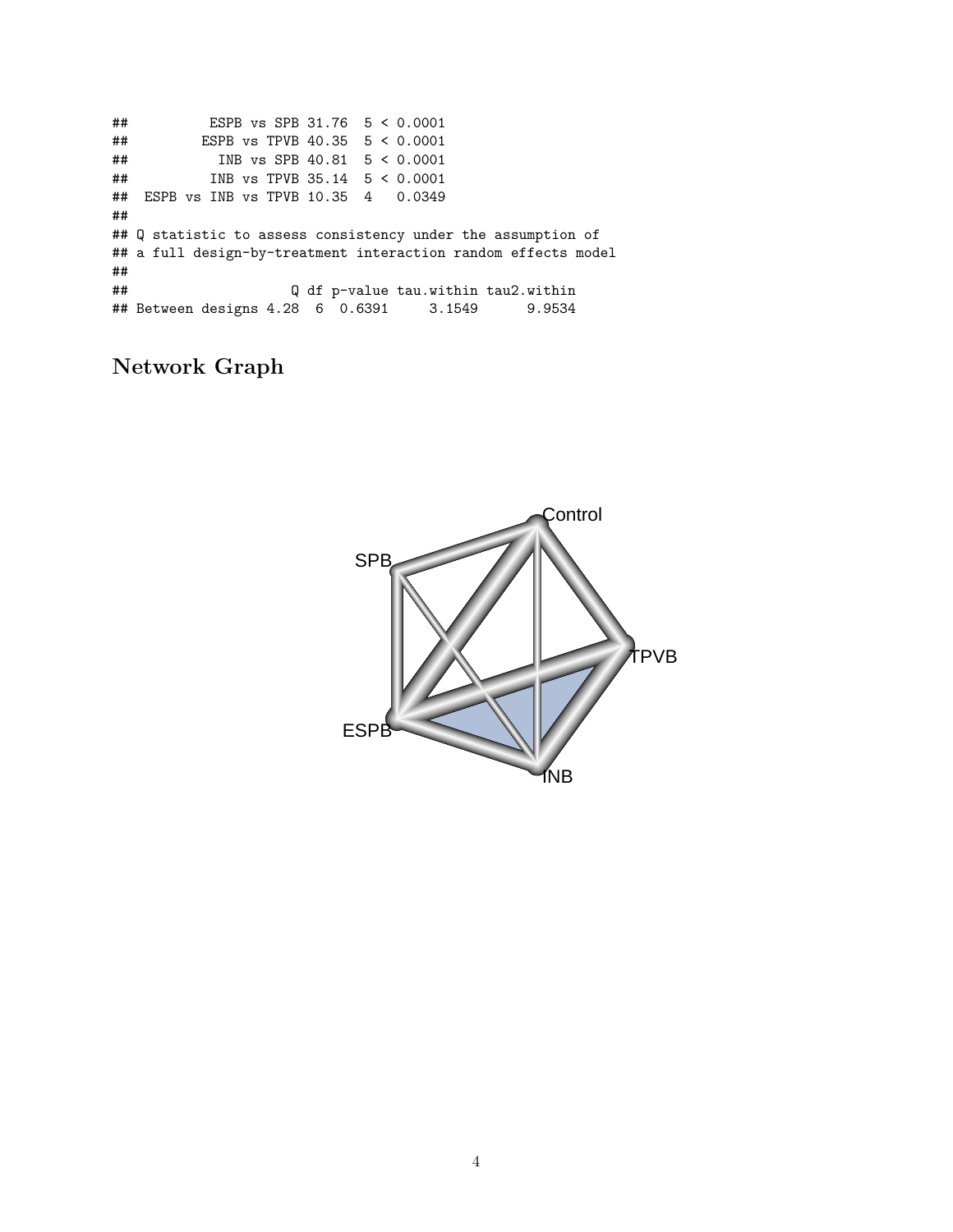#### **Visualizing Direct and Indirect Evidence**

## Extensive documentation for the dmetar package can be found at: ## www.bookdown.org/MathiasHarrer/Doing\_Meta\_Analysis\_in\_R/

## Direct Evidence Proportion for each Network Estimate ## ------------------------------------------------- Direct Indirect meanpath minpar ## INB vs TPVB 0.9030 0.0970 1.353107 1.300748 ## Control vs TPVB 0.8844 0.1156 1.123053 1.130674 ## Control vs ESPB 0.7877 0.2123 1.227395 1.269493 ## Control vs SPB 0.5732 0.4268 1.548870 1.744445 ## ESPB vs INB 0.5505 0.4495 2.095586 1.265910 ## ESPB vs SPB 0.3689 0.6311 1.709352 1.789221 ## ESPB vs TPVB 0.3016 0.6984 1.727932 1.451808 ## INB vs SPB 0.0853 0.9147 2.559357 1.384214 ## Control vs INB 0.0209 0.9791 1.985985 1.293586 ## SPB vs TPVB 0.0000 1.0000 2.194525 1.311802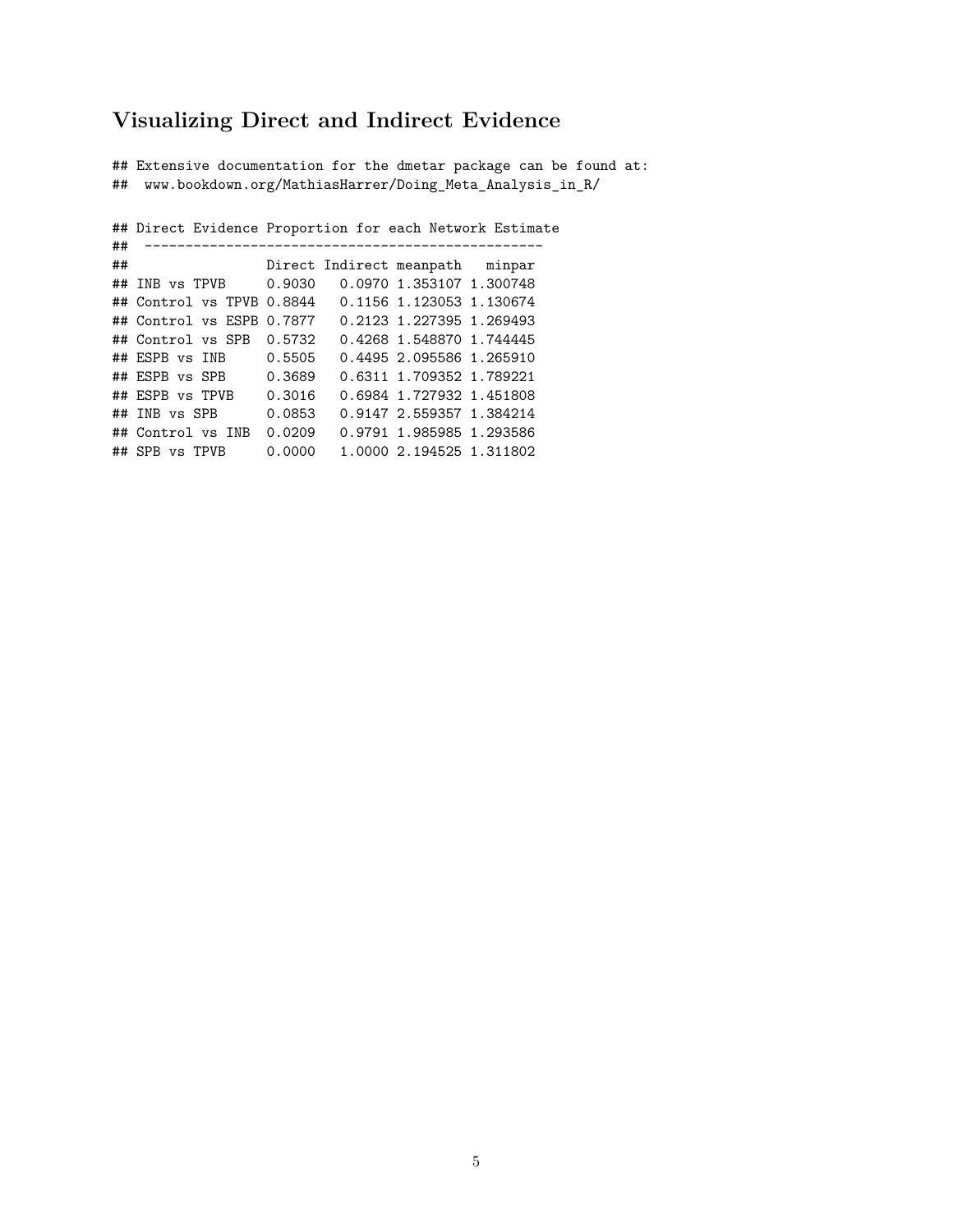

Direct evidence proportion for each network estimate (fixed−effect model)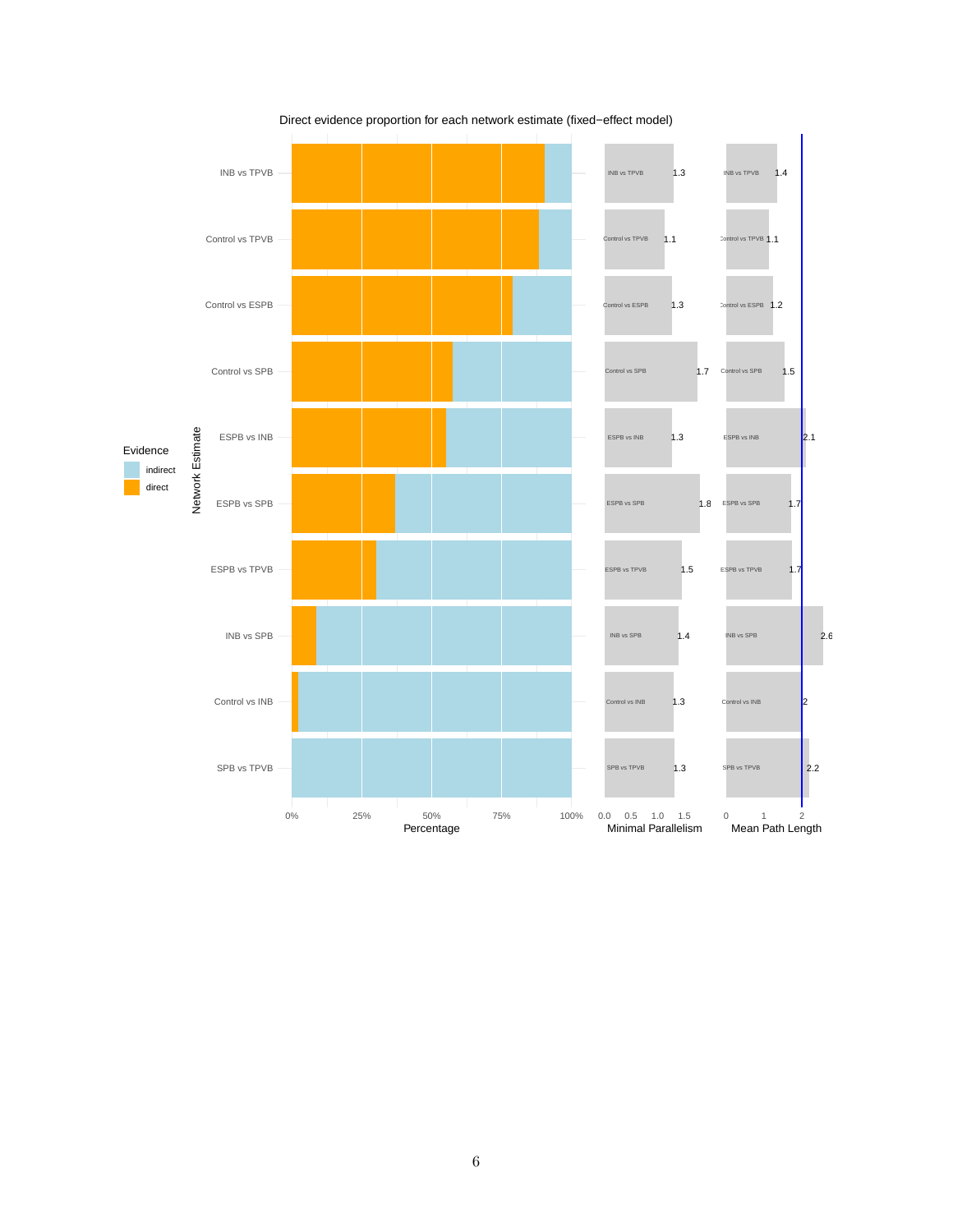## **Effect Estimate Table**

|    | ## Control ESPB INB SPB TPVB                   |          |            |                          |          |      |                                                               |            |
|----|------------------------------------------------|----------|------------|--------------------------|----------|------|---------------------------------------------------------------|------------|
|    | ## Control MA 8.931 9.795 7.100 13.329         |          |            |                          |          |      |                                                               |            |
|    | ## ESPB                                        |          |            | NA NA 0.865 -1.831 4.399 |          |      |                                                               |            |
|    | ## INB                                         |          |            | NA NA NA -2.695 3.534    |          |      |                                                               |            |
|    | ## SPB                                         | NA NA NA |            |                          | NA 6.229 |      |                                                               |            |
|    |                                                |          |            | NA                       | NA       |      |                                                               |            |
|    |                                                |          |            |                          |          |      |                                                               |            |
|    | ## League table (random effects model):        |          |            |                          |          |      |                                                               |            |
| ## |                                                |          |            |                          |          |      |                                                               |            |
| ## |                                                |          |            |                          |          |      | Control 8.59 ( 5.22; 11.96) 7.00 (-2.24; 16.24)               |            |
|    | ## 8.93 ( 6.26; 11.60)                         |          |            |                          |          |      | ESPB 2.75 ( -1.77; 7.28)                                      |            |
| ## | $9.80$ ( 6.11; 13.48) 0.86 ( -2.61; 4.34)      |          |            |                          |          |      |                                                               | <b>INB</b> |
|    |                                                |          |            |                          |          |      | ## 7.10 (3.09; 11.11) -1.83 (-5.97; 2.31) -2.70 (-7.49; 2.10) |            |
|    |                                                |          |            |                          |          |      | ## 13.33 (10.27; 16.39) 4.40 (1.47; 7.33) 3.53 (0.34; 6.72)   |            |
| ## |                                                |          |            |                          |          |      |                                                               |            |
|    | ## 9.89 ( 4.59; 15.19) 12.64 ( 8.31; 16.98)    |          |            |                          |          |      |                                                               |            |
|    | $\#$ $-6.47$ (-12.95; 0.02) 5.08 (1.42; 8.74)  |          |            |                          |          |      |                                                               |            |
|    | $\#$ $-1.50$ (-11.94; 8.94) 3.69 ( 0.15; 7.23) |          |            |                          |          |      |                                                               |            |
| ## |                                                |          | <b>SPB</b> |                          |          |      |                                                               |            |
|    | ## 6.23 ( 1.65; 10.81)                         |          |            |                          |          | TPVB |                                                               |            |
|    |                                                |          |            |                          |          |      |                                                               |            |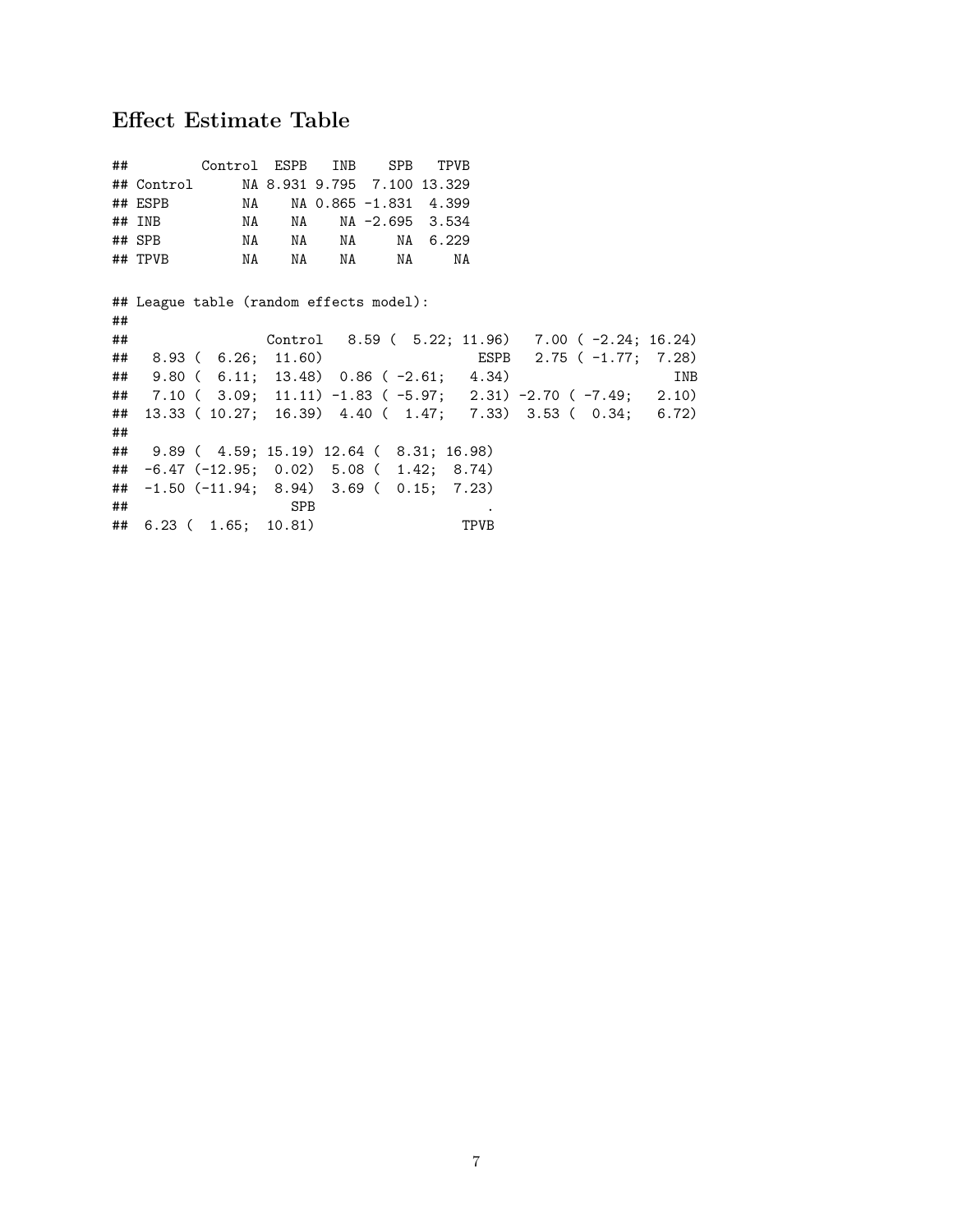## **Ranking and Forest plot**

| ## |            | P-score |
|----|------------|---------|
|    | ## TPVB    | 0.9949  |
|    | ## TNB     | 0.6417  |
|    | ## ESPB    | 0.5304  |
|    | ## SPR     | 0.3330  |
|    | ## Control | 0.0001  |

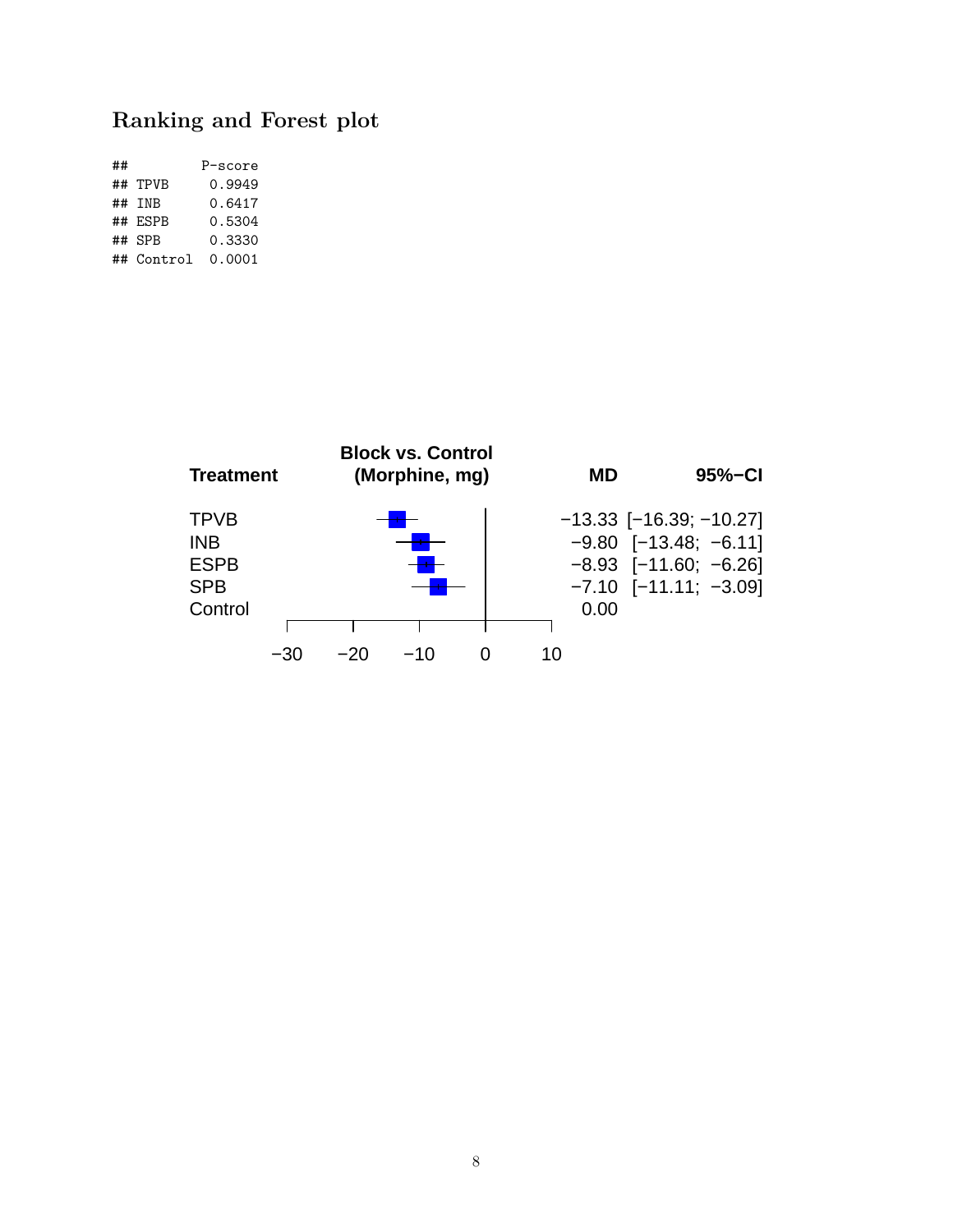#### **Net Heat Plot for evaluating the validity of the results**

**The gray boxes signify how important a treatment comparison is for the estimation of another treatment comparison. The bigger the box, the more important the comparison.**

**The colored backgrounds signify the amount of inconsistency of the design in a row that can be attributed to the design in a column. Field colors can range from a deep red (which indicates strong inconsistency) to blue (which indicates that evidence from this design supports evidence in the row).**

#### **Fixed effect model**

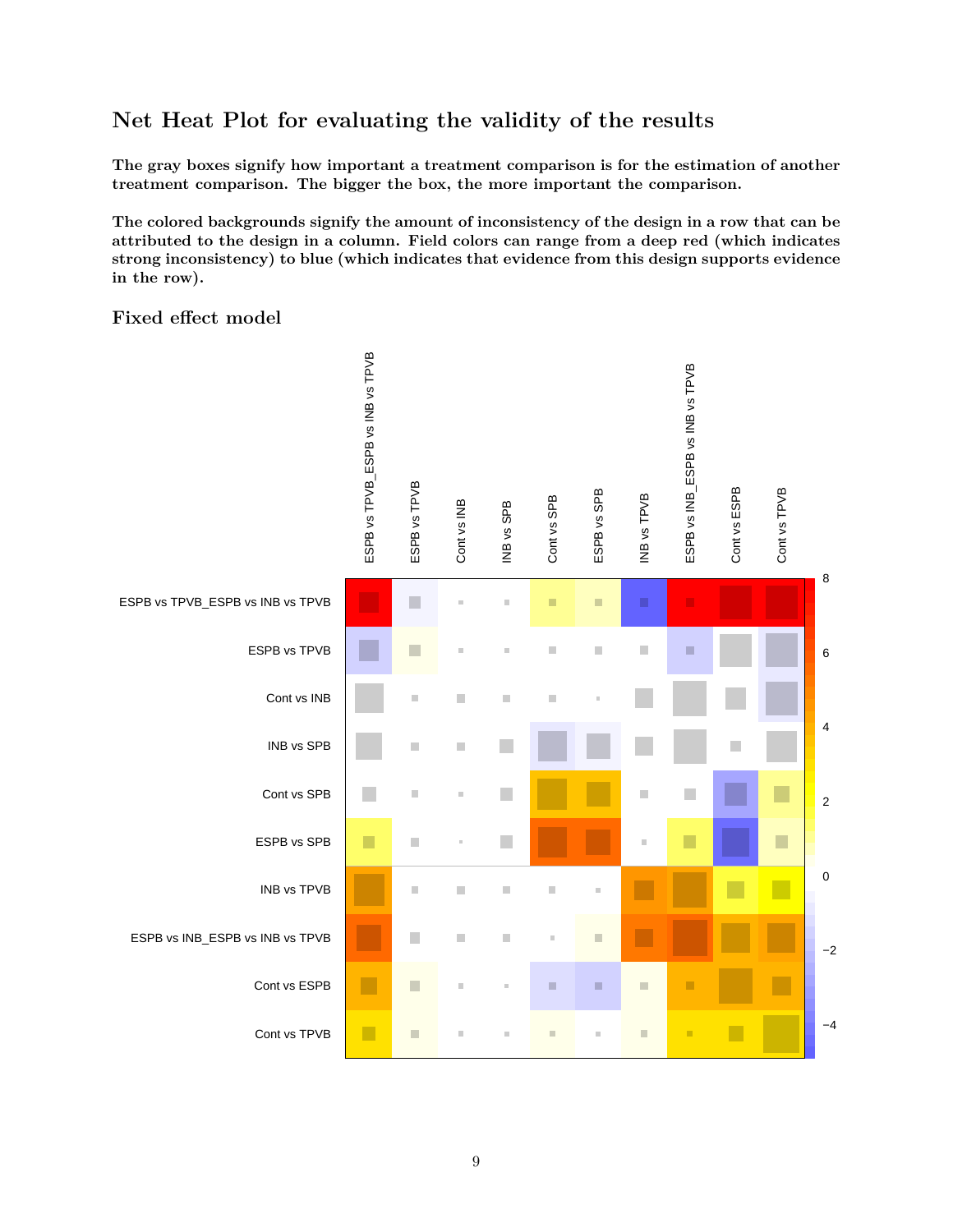#### **Random effect model**

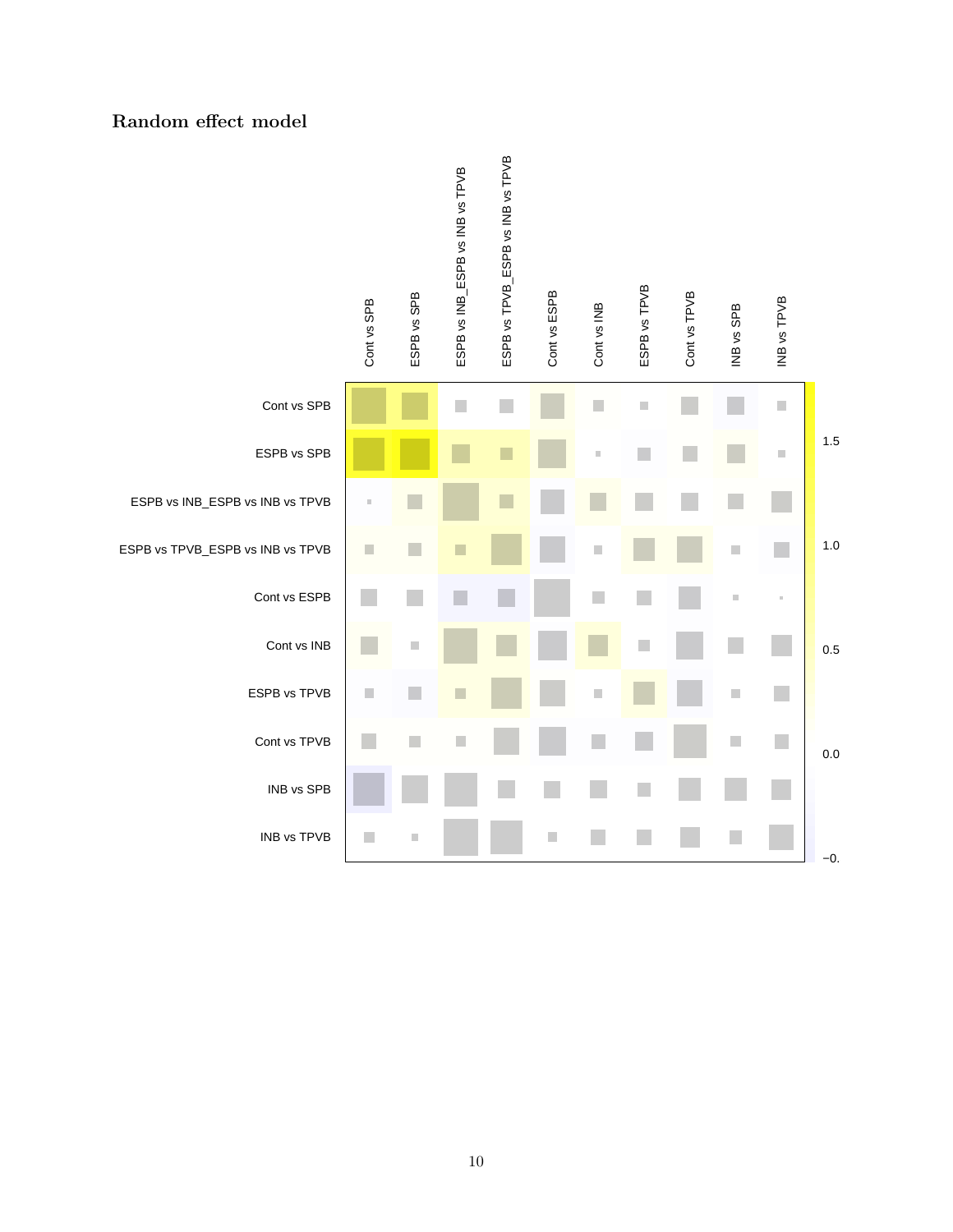#### **Net Splitting to check for consistency**

```
## Separate indirect from direct evidence (SIDE) using back-calculation method
##
## Random effects model:
##
## comparison k prop nma direct indir. Diff z p-value
## ESPB vs Control 3 0.63 -8.9305 -8.5889 -9.5124 0.9234 0.33 0.7438
## INB vs Control 1 0.16 -9.7953 -7.0000 -10.3248 3.3248 0.65 0.5177
## SPB vs Control 2 0.57 -7.0999 -9.8893 -3.3580 -6.5313 -1.58 0.1144
## TPVB vs Control 3 0.50 -13.3293 -12.6435 -14.0082 1.3647 0.44 0.6620
## ESPB vs INB 2 0.59 0.8648 2.7529 -1.8302 4.5830 1.27 0.2028
## ESPB vs SPB 2 0.41 -1.8306 -6.4684 1.3534 -7.8218 -1.82 0.0687
## ESPB vs TPVB 3 0.64 4.3988 5.0782 3.1748 1.9034 0.61 0.5423
## INB vs SPB 1 0.21 -2.6954 -1.5000 -3.0159 1.5159 0.25 0.8004
## INB vs TPVB 3 0.81 3.5340 3.6907 2.8575 0.8333 0.20 0.8415
## SPB vs TPVB 0 0 6.2294 . 6.2294 . .
##
## Legend:
## comparison - Treatment comparison
## k - Number of studies providing direct evidence
## prop - Direct evidence proportion
## nma - Estimated treatment effect (MD) in network meta-analysis<br>## direct - Estimated treatment effect (MD) derived from direct evide
## direct - Estimated treatment effect (MD) derived from direct evidence
             - Estimated treatment effect (MD) derived from indirect evidence
## Diff - Difference between direct and indirect treatment estimates
## z - z-value of test for disagreement (direct versus indirect)
## p-value - p-value of test for disagreement (direct versus indirect)
```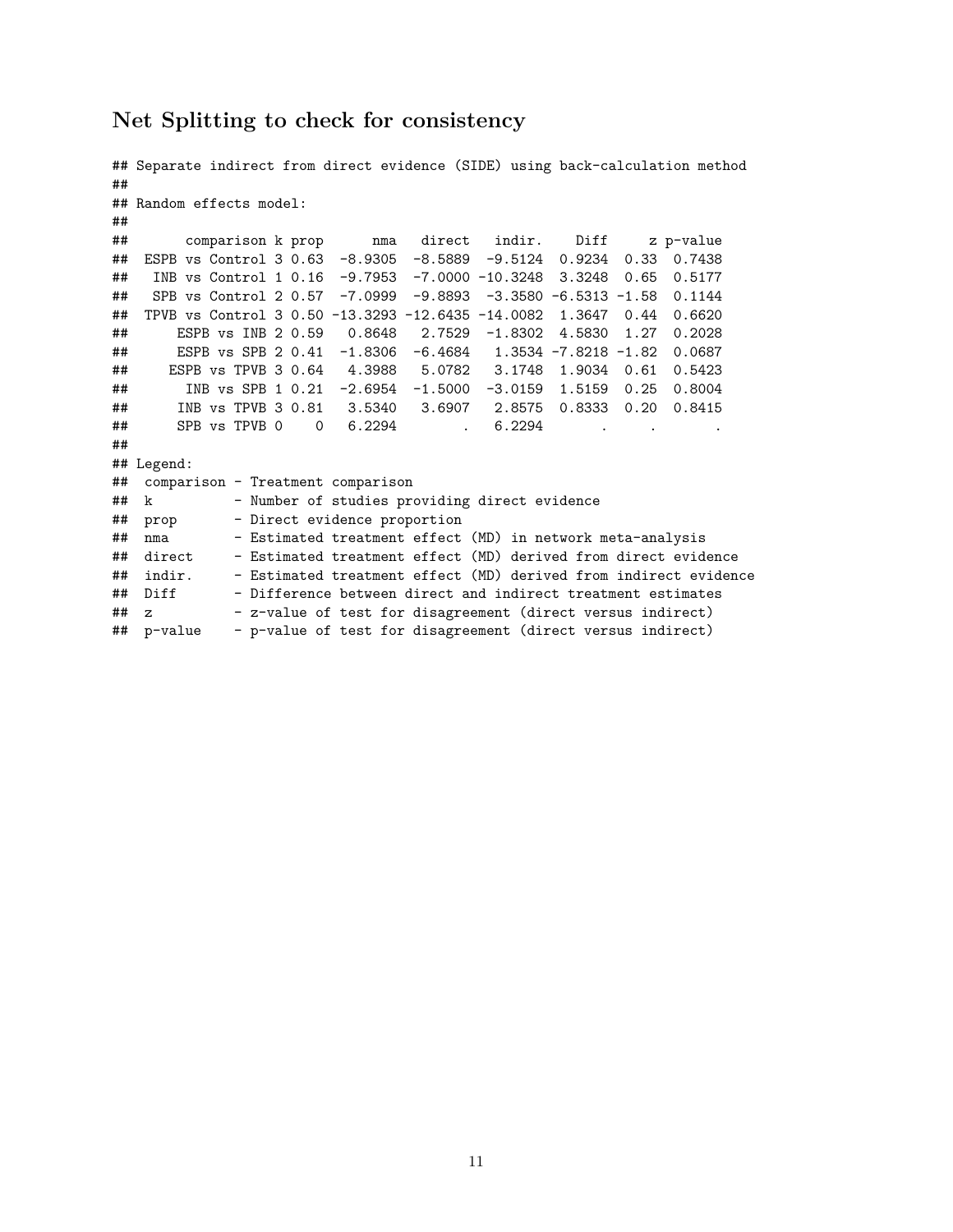| Comparison                                                                         | Number of<br><b>Studies</b> | <b>Direct</b><br><b>Evidence</b> | 12   |                | <b>Random effects model</b> | МD                            | 95%-CI                                                                                      |
|------------------------------------------------------------------------------------|-----------------------------|----------------------------------|------|----------------|-----------------------------|-------------------------------|---------------------------------------------------------------------------------------------|
| <b>ESPB vs Control</b><br>Direct estimate<br>Indirect estimate<br>Network estimate | 3                           | 0.63                             | 0.94 |                |                             |                               | $-8.59$ [ $-11.96$ ; $-5.22$ ]<br>$-9.51$ [-13.91; -5.12]<br>$-8.93$ [ $-11.60$ ; $-6.26$ ] |
| <b>INB vs Control</b><br>Direct estimate<br>Indirect estimate<br>Network estimate  | 1                           | 0.16                             |      |                |                             |                               | $-7.00$ $[-16.24; 2.24]$<br>$-10.32$ [-14.35; -6.30]<br>$-9.80$ [ $-13.48$ ; $-6.11$ ]      |
| <b>SPB vs Control</b><br>Direct estimate<br>Indirect estimate<br>Network estimate  | $\overline{2}$              | 0.57                             | 0.00 |                |                             | $-3.36$                       | $-9.89$ [-15.19; -4.59]<br>$[-9.50; 2.78]$<br>$-7.10$ $[-11.11; -3.09]$                     |
| <b>TPVB vs Control</b><br>Direct estimate<br>Indirect estimate<br>Network estimate | 3                           | 0.50                             | 0.92 |                |                             |                               | $-12.64$ [-16.98; -8.31]<br>$-14.01$ [-18.32; -9.69]<br>$-13.33$ [ $-16.39$ ; $-10.27$ ]    |
| <b>ESPB vs INB</b><br>Direct estimate<br>Indirect estimate<br>Network estimate     | $\overline{2}$              | 0.59                             | 0.00 |                |                             | 2.75<br>$-1.83$<br>0.86       | $[-1.77; 7.28]$<br>$[-7.24; 3.58]$<br>$[-2.61; 4.34]$                                       |
| <b>ESPB vs SPB</b><br>Direct estimate<br>Indirect estimate<br>Network estimate     | $\overline{2}$              | 0.41                             | 0.00 |                |                             | $-6.47$<br>1.35<br>$-1.83$    | $[-12.95; 0.02]$<br>$[-4.02; 6.73]$<br>$[-5.97; 2.31]$                                      |
| <b>ESPB vs TPVB</b><br>Direct estimate<br>Indirect estimate<br>Network estimate    | 3                           | 0.64                             | 0.75 |                |                             | 5.08<br>3.17<br>4.40          | [1.42; 8.74]<br>$[-1.73; 8.08]$<br>[1.47; 7.33]                                             |
| <b>INB vs SPB</b><br>Direct estimate<br>Indirect estimate<br>Network estimate      | 1                           | 0.21                             |      |                |                             | $-1.50$<br>$-3.02$<br>$-2.70$ | $[-11.94; 8.94]$<br>$[-8.42; 2.39]$<br>$[-7.49; 2.10]$                                      |
| <b>INB vs TPVB</b><br>Direct estimate<br>Indirect estimate<br>Network estimate     | 3                           | 0.81                             | 0.82 | $-15 - 10 - 5$ | 5<br>10<br>15<br>0          | 3.69<br>2.86<br>3.53          | [0.15; 7.23]<br>$[-4.50; 10.21]$<br>[0.34; 6.72]                                            |